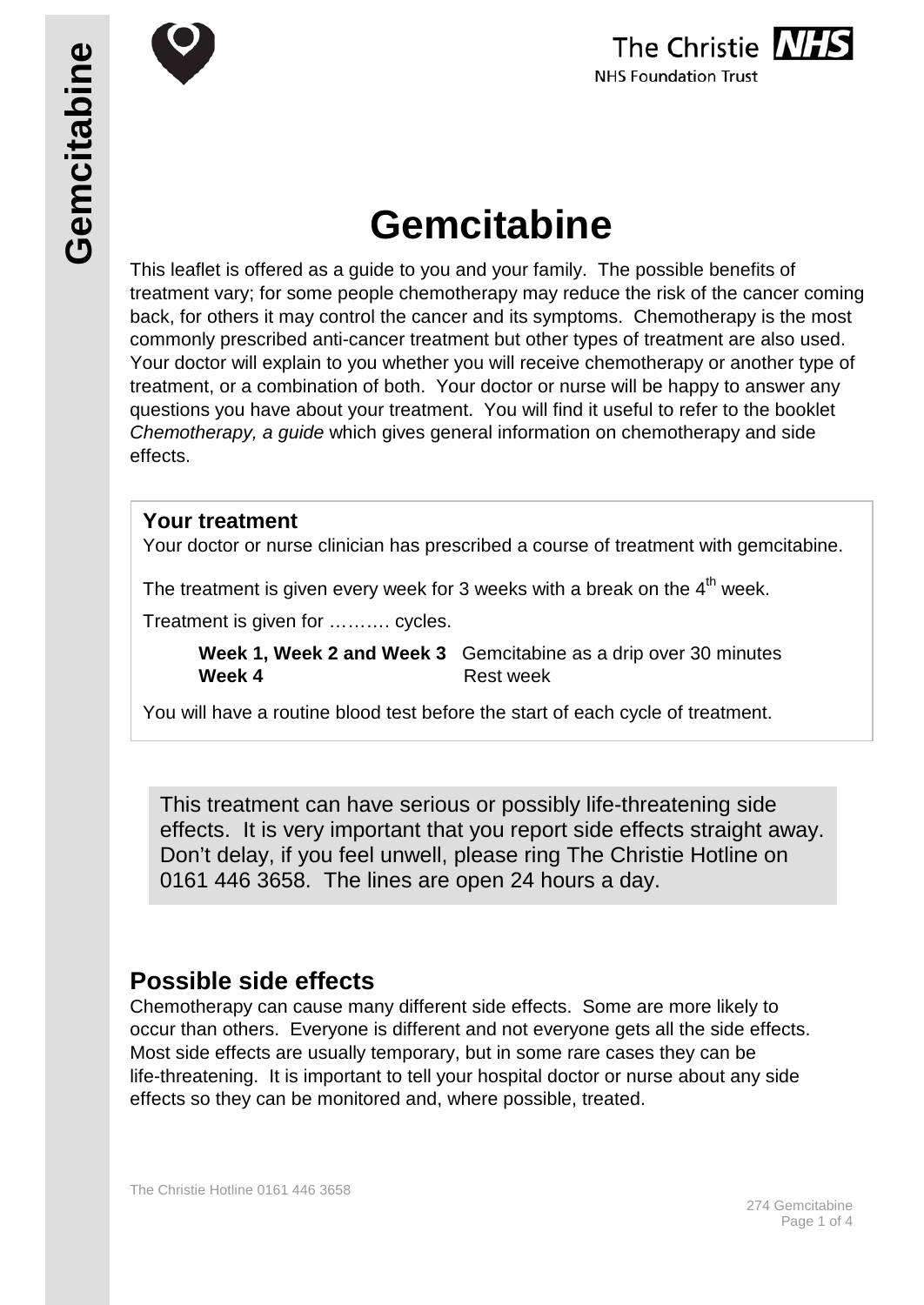#### **Common side effects (more than 1 in 10)**

#### • **Increased risk of serious infection**

You are vulnerable to infection while you are having chemotherapy. Minor infections can become life-threatening in a matter of hours if left untreated. Symptoms of infection include fever, shivering, sweats, sore throat, diarrhoea, discomfort when you pass urine, cough or breathlessness. We recommend that you use a digital thermometer so you can check your temperature. You can buy one from your local chemist.

#### **If you feel unwell, you have symptoms of an infection or your temperature is 37.5ºC or above or below 36 ºC contact The Christie Hotline straight away**.

#### • **Anaemia (low number of red blood cells)**

While having this treatment you may become anaemic. This may make you feel tired and breathless. Let your doctor or nurse know if these symptoms are a problem. You may need a blood transfusion.

#### • **Bruising or bleeding**

This treatment can reduce the production of platelets which help the blood clot. Let your doctor know if you have any unexplained bruising or bleeding, such as nosebleeds, bloodspots or rashes on the skin, and bleeding gums. You may need a platelet transfusion.

#### • **Flu-like symptoms & headaches**

Some chemotherapy may cause flu-like symptoms such as fever, aches and pains and shivering about 3 to 5 hours after it is given. These symptoms are temporary and should go within 12 to 24 hours. Paracetamol will help. If your symptoms are particularly severe, tell your doctor on your next visit.

#### • **Lethargy**

Some chemotherapy may make you feel tired and lacking in energy. It can be frustrating when you feel unable to cope with routine tasks. If you do feel tired, take rest and get help with household chores. If necessary, take time off work. Gentle exercise such as walking can be beneficial.

#### **Uncommon side effects (less than 1 in 10)**

#### • **Fluid retention**

Your feet/legs may become swollen on this chemotherapy. If this is mild, no specific treatment is needed. Keeping your feet and legs raised may help. Tell your doctor if the swelling is severe.

#### • **Skin rash**

You may develop a skin rash. This is usually mild and easily treated. Please tell your doctor on your next visit.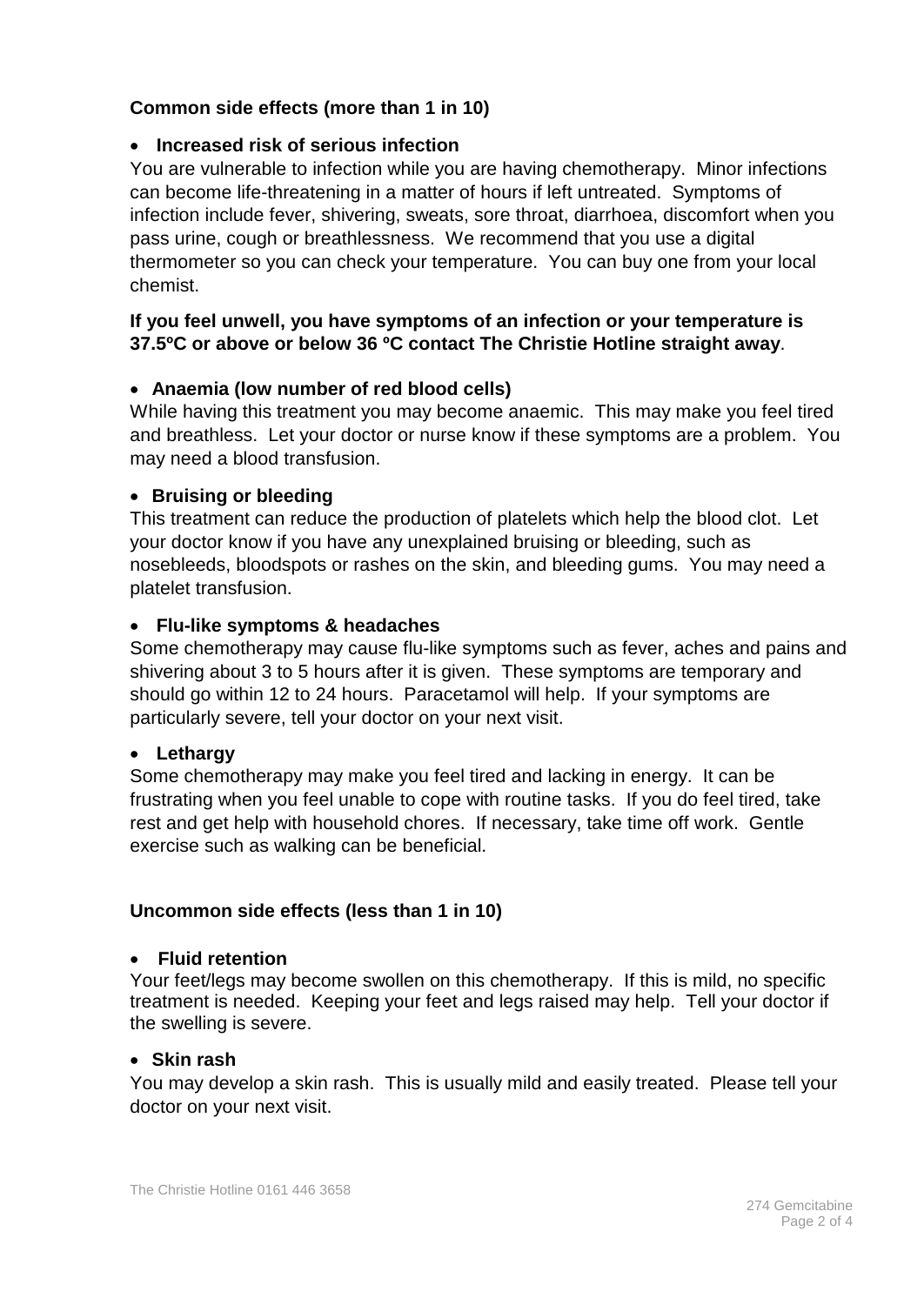#### • **Mild nausea & vomiting (sickness)**

You may have mild nausea and vomiting. You may be given anti-sickness tablets to take at home. If you continue to feel or be sick, contact your GP or this hospital, your anti-sickness medication may be changed or increased.

#### • **Hair thinning**

Some hair loss may occur during treatment although this is unlikely. It is advisable to avoid perms, colours, use of hot brushes and vigorous, frequent washing that could increase hair loss. Please remember that this is a temporary side effect and your hair will grow back when your treatment is completed. If you would like an appointment with the wig service, this can be arranged for you. Ask the staff for a copy of *'The Wig Fitting Service.*'

#### • **Upset bowels**

You may get upset bowels with this chemotherapy:

*Diarrhoea***.** If this becomes a problem while you are having treatment, anti-diarrhoea tablets can be bought from a pharmacy or prescribed by your GP for a temporary period until this is resolved. If the problem persists contact this hospital. Ask the staff for a copy of '*Eating: Help Yourself'* which has useful ideas about diet when you are having treatment.

**Constipation.** Try to drink plenty of fluids and eat foods high in fibre. Tell your doctor who may prescribe a suitable laxative.

#### **Rare side effects (less than 1 in 100)**

#### • **Breathlessness**

Very rarely this chemotherapy can cause inflammation of your lungs. This can make you breathless. Tell your doctor if you develop this problem while you are having this chemotherapy. Stopping the chemotherapy and taking steroids will help.

#### **Serious and potentially life threatening side effects**

In a small proportion of patients chemotherapy can result in very severe side effects which may rarely result in death. The team caring for you will discuss the risk of these side effects with you.

# **Sex, contraception & fertility**

**Protecting your partner and contraception:** We recommend that you or your partner use a condom during sexual intercourse while you are having the course of chemotherapy. Chemotherapy is dangerous to unborn babies and this will also protect you and your partner from any chemotherapy drugs that may be present in semen and in the vagina. If you suspect that you may be pregnant please tell your doctor immediately.

**Fertility:** This chemotherapy may affect your ability to have children. Your doctor or nurse should have discussed this with you. If not, please ask them before you start treatment.